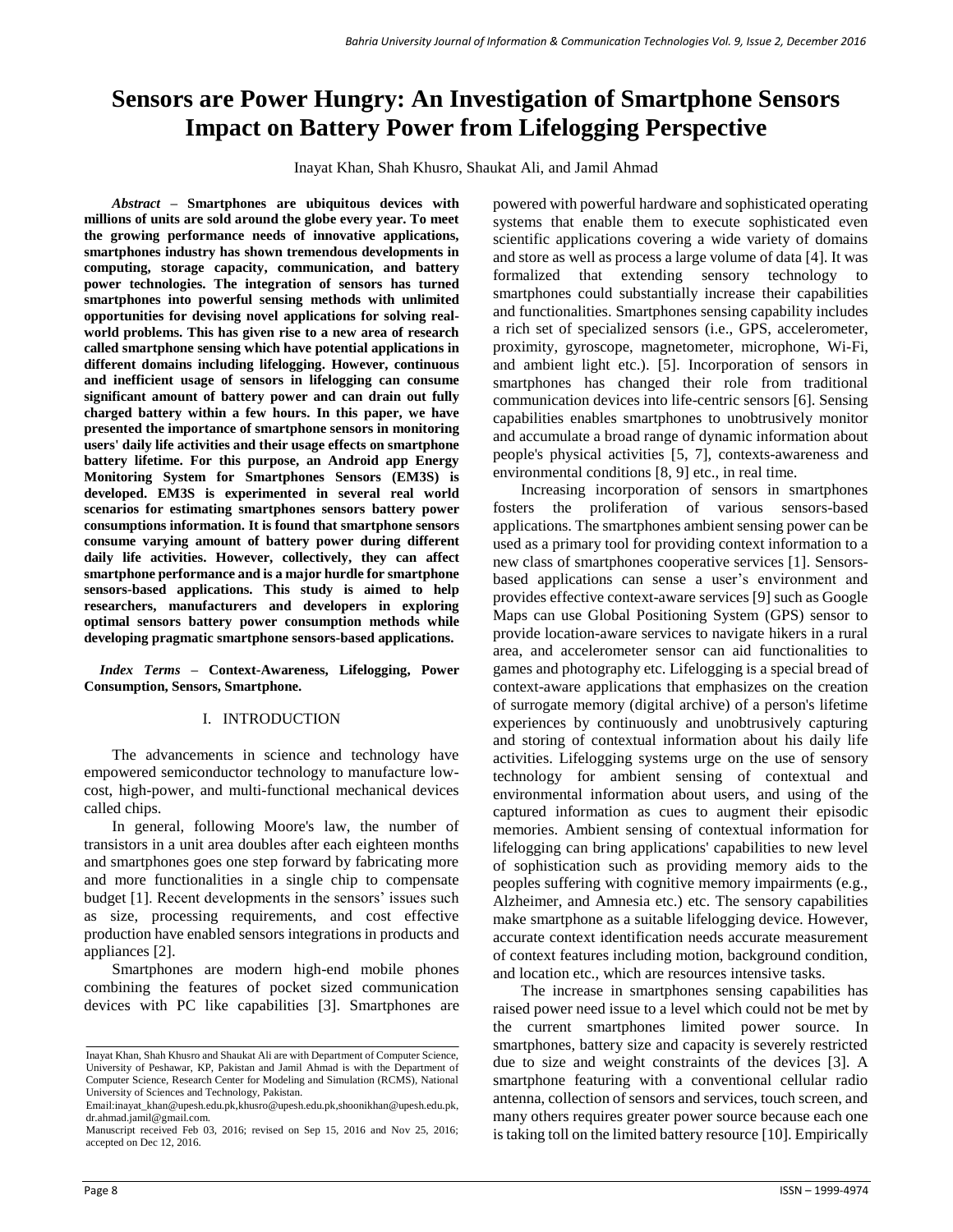applications using sensor can be the root cause of power wastage by failing in determining the effective use of sensors and their data [11]. Therefore, sensors are needed to be used cost-effectively otherwise would result in complete battery drain quickly [11]. Smartphone limited battery power can foster big hurdles and restrictions for smartphone-based lifelogging applications which require huge power due to using sensors. Researchers have investigated power consumption optimization at different levels (i.e., hardware and software etc.) and defined power management strategies either by immediately shutting down of unnecessary sensors or by carefully alignment of sensors duty cycles [1]. However, suggesting an effective strategy requires prior insight knowledge of different smartphone sensors power consumption rates. Such precise knowledge would also enable lifelogging applications developers to employ sensors on where and how philosophy in order to save power while producing qualitative lifelogging applications without jeopardizing the underlying platforms.

In this paper, we have presented the importance of smartphone sensors in monitoring users' daily lives activities and their usage effects on smartphone battery lifetime. To help in our investigation, an Android app namely Energy Monitoring System for Smartphones Sensors (EM3S) is developed to effectively monitor, record, and analyze the power consumption rates of the various smartphone sensors. For estimating energy consumption rates of each sensor explicitly and in conjunction with other sensors, an extensive test criteria has been defined which consists of different real world scenarios. All of the tests in each of the scenarios are carried out using EM3S on QMobile A12 smartphone. Results obtained have revealed that smartphone sensors can consume excessive amount of battery power during tasks completion; therefore, can be the major source effecting smartphone battery lifetime. In addition, sensors have variable power consumption rates where some sensors consume less and the others consume very much battery power.

## II. ANDROID POWER MANAGEMENT SYSTEM

Android implements a mechanism to prolong battery life. When an Android device is left idle, it will first dim, then turn off the screen, and, finally turn off the CPU. Android provides a dedicated power management API in the Applications Framework layer which can be accessed by the running applications and services using Wake Locks Power Manager system service to control the power state of the host device. Android provides four Wake Locks types where each Wake Lock type determines CPU, screen lightness, and keyboard lightness as shown in Table I. PARTIAL WAKE LOCK is used by the Android services which run in the background and have no user interface for users' interactions. CPU will be shut down if no Wake Lock is active. An active Wake Lock, depending on its type, thwarts device from suffering full system suspend state (.i.e., WAKE\_LOCK\_SUSPEND) or low-power state (.i.e., WAKE\_LOCK\_IDLE) [12].

When an application is launched, it initiates a new Wake Lock by requesting CPU for Power Manager API in the Application Framework which creates a Wake Lock and transfers the lock request to the Power Management service contained in the Linux kernel. The Power Manager also response back to the application about Wake Lock creation and signifies resources consumption depending on the Wake Lock type created. Fig. 1 depicts the Linux modified internal power management framework for Android devices with limited battery power.

#### III. SMARTPHONES AND SENSORS BACKGROUND

The growing adoptability of smartphones by people and recent technological developments has paved the way of a new sensing paradigm by embedding a number of specialized sensors in smartphones. Today's smartphones have several high valued embedded sensors that are having rich sensing capabilities. In addition, smartphone can also communicate with external sensors using wireless networking protocols (e.g., Bluetooth etc.). To exploit the rich sensing and technological capabilities of smartphone, research community and industry have envisioned several

| Android Wake_Lock Options [13].<br>Table I. |                     |                      |                          |  |
|---------------------------------------------|---------------------|----------------------|--------------------------|--|
| Wake Lock                                   | <b>CPU</b><br>State | Screen<br>Lightening | Keyboard<br>Lightening   |  |
| FULL WAKE LOCK                              | Running             | <b>Full Bright</b>   | Backlight<br>Illuminated |  |
| <b>SCREEN BRIGHT WAK</b><br>E LOCK          | Running             | <b>Full Bright</b>   | Backlight Off            |  |
| SCREEN_DIM_WAKE_L<br>OCK                    | Running             | Dim Light            | Backlight Off            |  |
| PARTIAL WAKE LOCK                           | Running             | Off                  | Backlight Off            |  |



Fig. 1 Android power management architecture.

high valued applications for solving real world problems in different domains such as health monitoring [14-16], physical activities recognition and fall detection [5, 7, 17, 18], pollution monitoring [19], traffic monitoring and automatic accident detection [8, 20], social networking [21] etc. Using smartphone as sensor has several practical advantages over traditional wireless sensor networks [19, 22].

Smartphones are always accompanied by users; therefore, solves the problems of power management, and network formation and maintenance.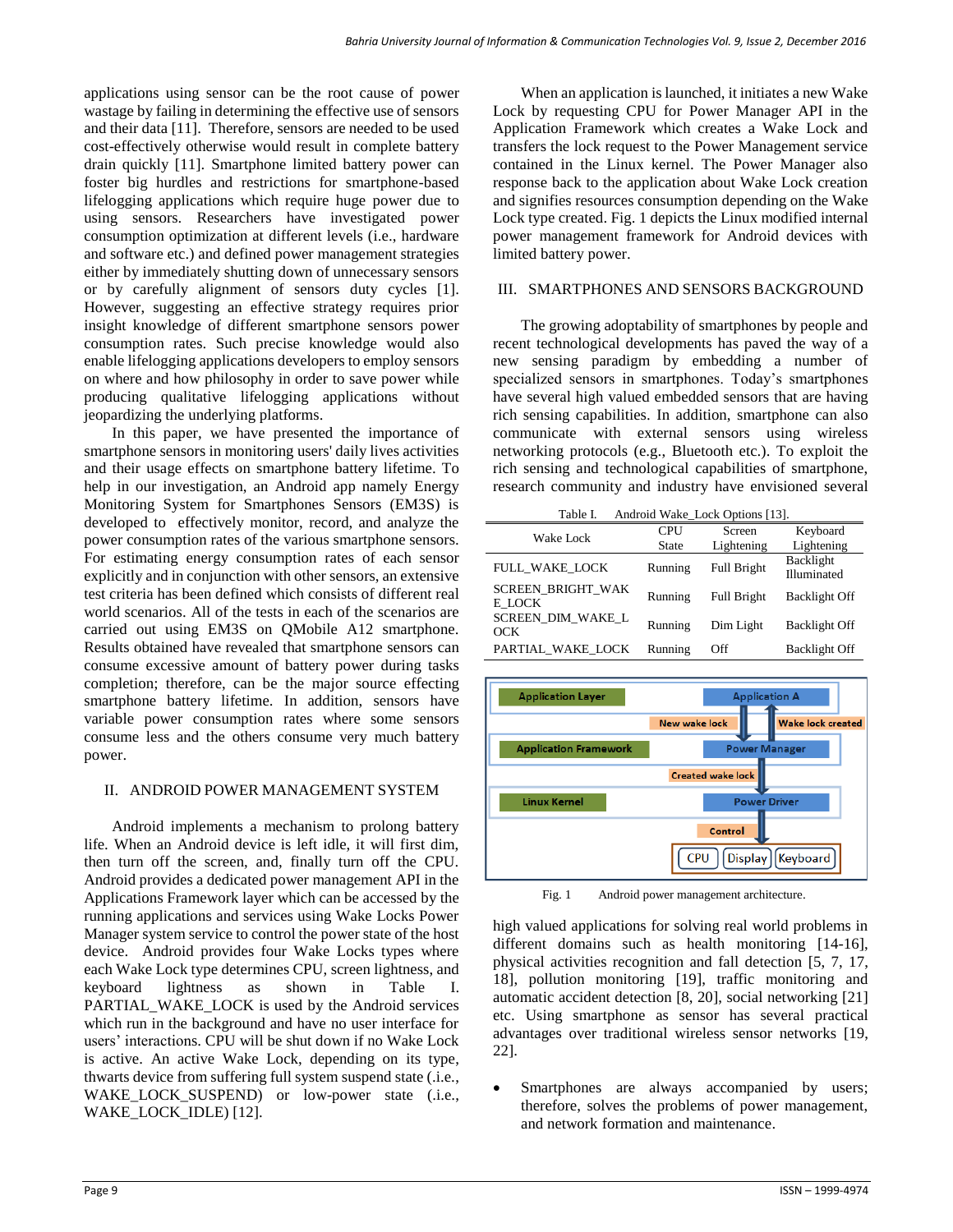- Nodes in a wireless sensor network have relatively high prices that increases the overall cost of a network implementation. Using smartphone as sensors can have high economy of scale as manufactured in large quantities, and already owned by the users. All together, could help in surpassing the overall cost in millions.
- Smartphone can provide coverage to geographical areas where static sensors are hard to deploy.
- Smartphone can provide coverage where it is needed the most and provide a close intact to the measuring phenomenon to get accurate observations.
- Human users assistance to smartphone can be used to improve applications' functionalities such as camera can be pointed appropriately by a human user to a target object to be sensed.

# *A. Smartphones Sensors Classification*

Sensors in smartphone can be categorized into physical sensors and virtual sensors [23]. Physical sensors are hardware-based sensors that are fabricated directly into smartphone and derive their data directly by measuring a particular environmental/contextual feature. For example, accelerometer, gyroscope, and proximity etc. falls into the category of physical sensors. Virtual sensors (also called synthetic sensors or logical sensors) are software-based sensors that are deriving their data by employing one or more hardware-based sensors. For example, in Android platform linear acceleration and gravity sensors are virtual sensors. The number and types of sensors in smartphones varies depending on the underlying smartphone platform and usability. Understanding the potentialities of sensors and increasing miniaturizations in technologies will enable the integration of more advanced sensors in the future smartphones [23]. Smartphone physical sensors can be divided into two categories: general purpose sensors and network interface sensors.

### *1) General Purpose Sensors*

General purpose sensors either measures physical properties related to the internal conditions or obtain information about outside environmental/contextual features. Each of the general purpose sensors captures information about a particular topic which could be read and analyzed by applications for effective decision making. Some of the general purpose sensors available in modern smartphones includes [23]: (1) proximity sensor detects any nearby object in the electromagnetic field without any physical contact, (2) accelerometer sensor can measure the acceleration of a smartphone in 3-axis: X, Y, and Z to detect orientation of the phone, (3) ambient light sensor can measure light of the surrounds to optimize screen visibility accordingly, (4) digital compass sensor recognizes the North for identifying users directions, (5) gyroscope can measure the position and orientation of a phone in 3-axis: yaw, pitch, and roll, (6) Global Positioning System (GPS) sensor receives geo-spatial information from GPS satellites and calculate a user's location, (7) CMOS camera sensor uses MOS (Metal Oxide Semiconductor) transistors to convert an

optical image into electrical signals, (8) microphone sensor detects air pressure as vibration and creates an electrical signal proportional to the vibration, and (9) temperature sensor gives information about the ambient temperature using solid state principles.

## *2) Network Interface Sensors*

Network interface sensors are embedded sensors which locate an external signal in the radio range, establish a connection, and receive transmitted signals. The information received by network interface sensors can be read by applications for further usage. Each of the communication sensors uses wireless networking technologies and protocols for connecting with the remote objects (i.e., communication devices or sensors etc.) using a particular frequency range of electromagnetic spectrum at a specific data rate. Some of the network interface sensors available in smartphone includes: (1) Bluetooth sensor (IEEE 802.15.1) is a short range lowerpower broadcast communication sensor for connecting personal consumer gadgets, peripherals, and sensors etc. available in a proximity with a data rate less than 1Mbps, (2) Wi-Fi sensor (IEEE 802.11) enables connectivity between smartphone and a nearby (i.e., typically within 50 to 150 meters) Wi-Fi hot spot to provide high performance and bandwidth of Wireless Local Area Network (WLAN) such as Ethernet etc., and (3) Global System for Mobile Communication (GSM) sensor enables connectivity and maintenance with nearby BTS which in turn will be connected to MSC.

# *B. Role of Smartphones Sensors in Daily Life Activities*

The marvelous expansion of sensory technology in smartphone has enabled to track dynamic information about environmental impacts (e.g., noise level, air pollution level, humidity, and temperature etc.), and objects movements patterns (e.g., people's activities, and traffic and road conditions etc.) etc., and model them in fruitful ways (e.g., rendering of tracking information on a map and sharing users' contextual information with online social communities etc.). In addition to using smartphone sensing capability to solve daily life problems, sensory applications could also ease quick data gathering in an urgent situation such as during disaster-relief operation (i.e., earthquake, flood, or outbreak of a disease etc.) personnel (e.g., sociologist, engineers, doctors, biologists, aid-worker etc.) can use their smartphones to sense, monitor, and visualize real world phenomena for realizing public-health threats, and environmental hazards etc. This growing interest in smartphone sensing is due to the technological advancements [24]. First, the availability of cheap embedded sensors in smartphone has made possible the creation of disruptive sensing applications. Second, smartphones are open and programmable which eliminates the barriers of entry for third-party programmers. Third, vendors have app stores allowing application developers to deliver their applications to large number of user across the globe. Fourth, developers can use the high valued resources and services on back-end servers of cloud computing for computation of large scale sensory data and other advanced processing.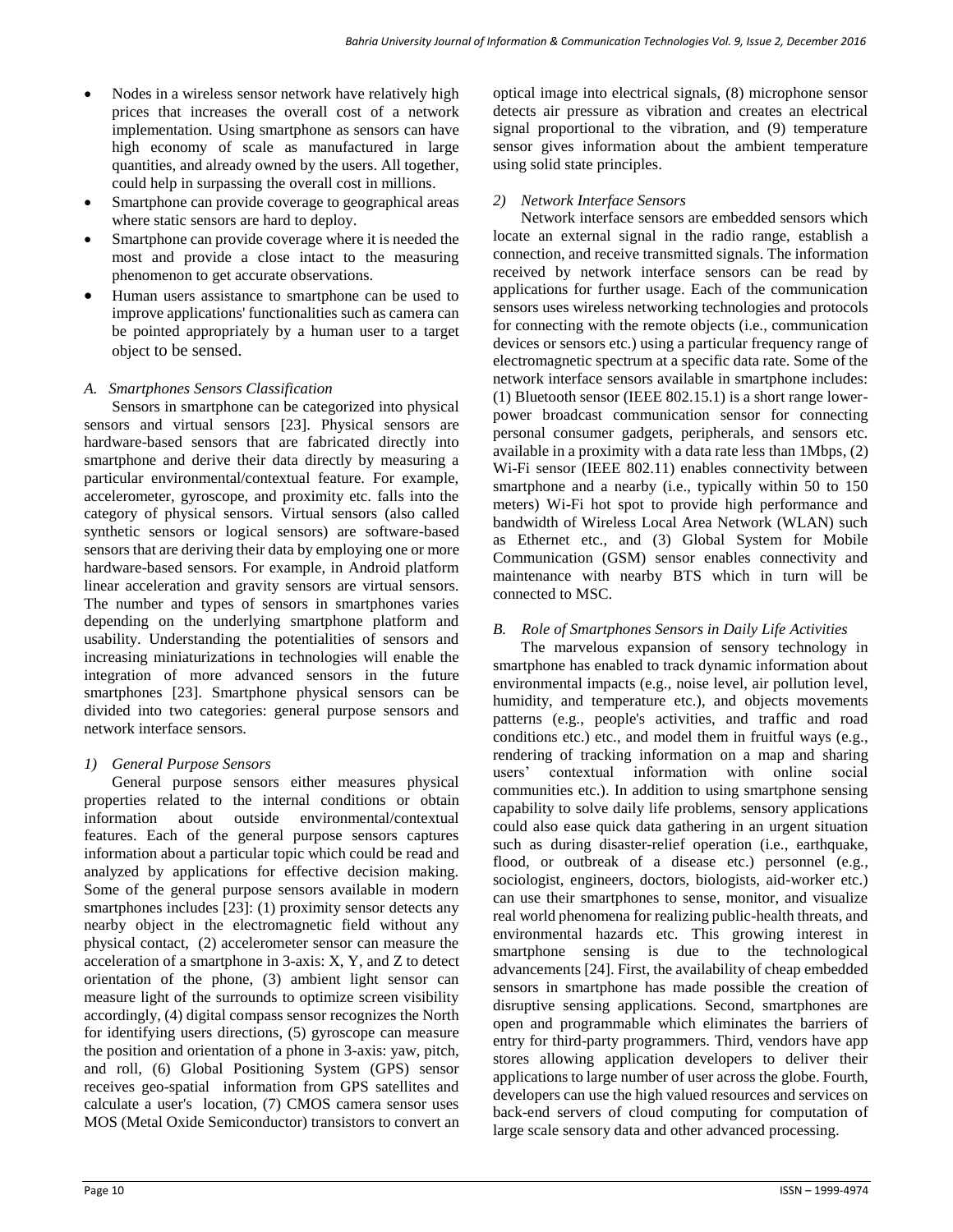A number of real world scenarios can be outlined utilizing smartphone sensing capabilities. An excerpt of possible applications of smartphone general purpose sensors in users' daily life activities are summarized in Table II.

- A context aware smartphone can recognize the context of a user using sensors and can either change its behavior accordingly or initiate a service automatically. For example, a smartphone might either not accept any call or switch off entirely in situations when a user is in bathroom or in meeting etc.
- Smartphone can automatically obtain weather information (e.g., temperature, humidity, and wind force etc.) either using embedded sensors or nearby connected external sensors and throw an automatic text message to formers using an automatic notifications application to inform them about potential dangers to their seeds or crops in advance.
- Smartphone can use sensing capabilities for accurate capturing of information about traffic and road conditions and share them with other people in an area using some wireless networking technology (e.g., Bluetooth, GSM network, Wi-Fi etc.) to help them in finding alternative and time saving paths to their destinations.
- Smartphone can use embedded sensors or external sensors attached to different body parts of a person to get health information (e.g., measuring blood pressure, heart beat, temperature level, and obesity etc.) in realtime and either prompt messages to the users or inform emergency responders to take appropriate actions. For example, a smartphone sensing system might observe a person's food intake, calculate the amount of calories taken, and suggest him the amount of exercises he is needed to burn extra calories.
- Having real-time knowledge of altitude value and turning GPS on and off accordingly can be preemptive to a bad situation for hikers in a mountainous region. An application using altimeter sensor can trigger an alarm reminding the altitude level upon reaching a threshold elevation value and might turn on the GPS upon reaching a threshold elevation value, saving battery power considerably while recording tracks relatively accurately.

### *C. Smartphones Sensors and Battery Power*

The limited battery capacity of smartphone can hinder and restrict the effectiveness of sensors-based applications and services irrespective of their usefulness. Among the others, noticeably the embedded sensors in smartphone are the major sources of battery power consumption. For example, Nokia 95 smartphone can support telephone conversation for more than ten hours if battery is fully charged, but a turned-on GPS receiver can completely drain out the same battery within six hours whether getting GPS readings or not [1]. However, sensors vary in battery power consumption rates where some are very greedy as compared to others. For example, a switched on GPS receiver can completely drain a Nokia N95 8GB battery in 7.1 hours and

11.6 hours respectively in indoor and outdoor, whereas, accelerometer can took 45.9 hours to completely drain out the same battery [25]. Typically, the energy consumption rate of a sensor depends on its sampling rate for reading contextual data: the higher the sampling rate the higher the energy consumption and vice versa. For example, accelerometer, gyroscope, barometer, and magnetometer sensors reads contextual data on uniformed sampling rate, whereas, proximity, and ambient light sensors reads contextual data on non-uniformed sampling rate.

In addition to sensors, the integration of diverse functionalities such as voice communication, web browsing, audio and video playback, SMS/EMS and email communication, and gaming etc., can also produce sever pressures on battery lifetime. The application developers are providing sophisticated solutions and engaging usage experiences through applications by exploiting the desktoplike features of smartphone such as powerful processor, RAM, sensors, and bright colorful display. But, being power hungry, the continuous usage of these hardware components can shorten the battery life significantly. An investigation has shown that majority of Android applications have been reported suffering with energy inefficiency problems by the users. Most of the problems are caused by sensor for two reasons. First, the Android framework gives full sensor management control to developers, which could result into excessive power wastage if mismanaged. Second, most of the Android applications are developed by small teams tending to provide functionalities without dedicated quality assurance and majorly overlook power inefficiency problems.

Under these circumstances, an effective power management is needed intensively. An effective and efficient power management is subjected to clear understanding of where and how power usage formula. It should be defined that which part of a system should use how much of the system's power and under what circumstances [3]. In smartphone sensing applications, power saving can be achieved by shutting down unnecessary sensors as well as carefully selecting sensors duty cycles (i.e., sensors will adopt periodic sensing and sleeping instead of being sampled continuously) [1]. Sensors sampling rate should be adjusted according to users' contexts. For example, GPS receiver should be turned on while operating outdoor and should be turned off while operating indoor. Furthermore, time intervals should be introduced between consecutive samples.

# IV. RELATED WORK

Several researchers have attempted to find out how power is consumed in smartphone. Many researchers have concluded power consumption as the primary problem in smartphone management and devised their own ways to save power. In the recent years, researchers have contributed fair amount of work investigating smartphone applications and services utilizing sensors data. Applications ineffectively using smartphone sensors are explicitly found wasting most of the energy. Most of the researchers have used a single sensor in a big list of available smartphone sensors for energy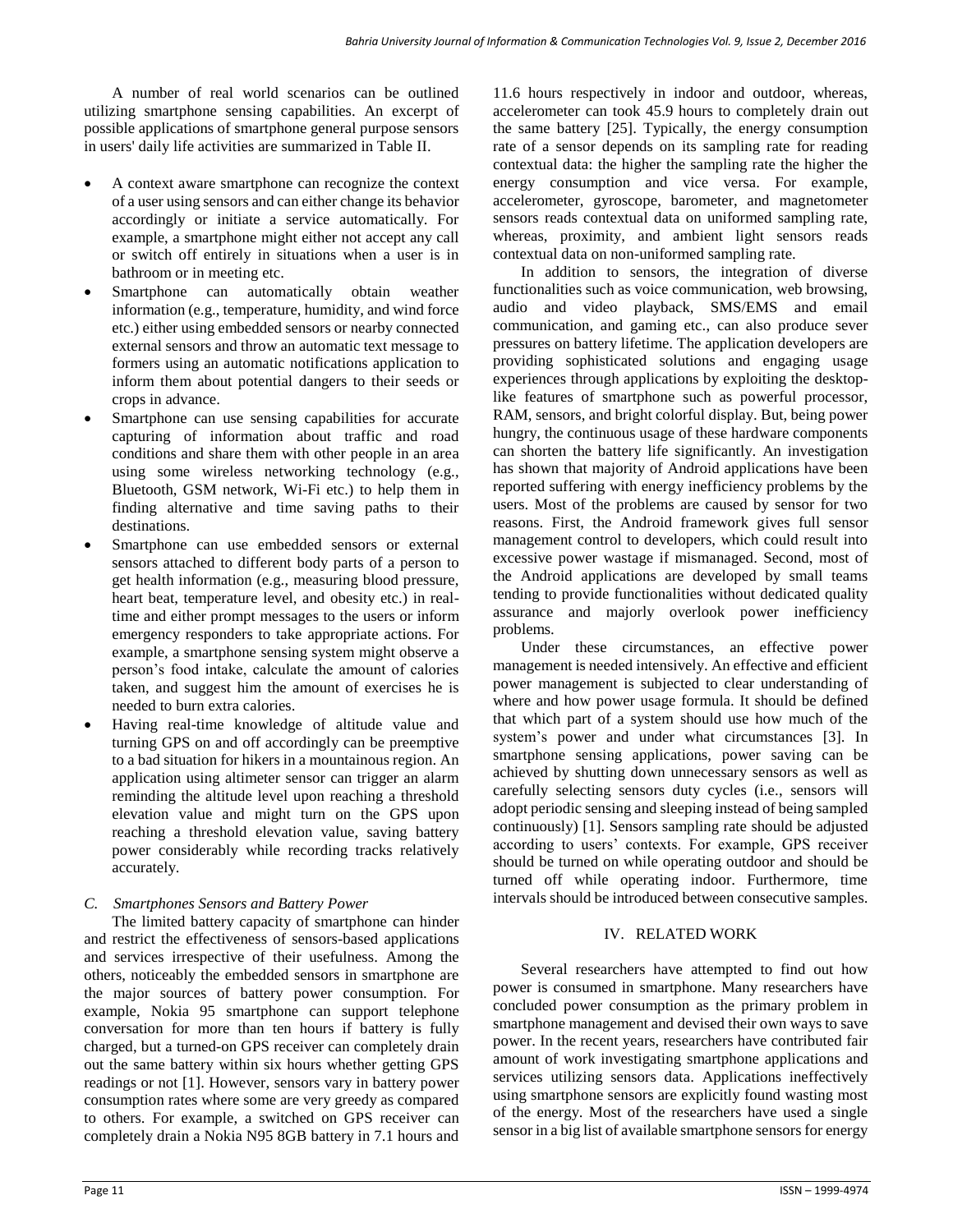consumption estimations. However, some of the researchers have concluded energy consumption estimations using all of the available smartphone sensors but they are suffering with certain limitations as well.

Fehmi Ben Abdesslem, et al. [25] have presented SenseLess system which leveraged the different energy characteristics of sensors for maximizing battery life for smartphone sensing applications usage. Each sensors (i.e., GPS both indoor and outdoor, microphone, Bluetooth, and accelerometer) is used explicitly and continuously on a Nokia N95 8GB smartphone until the battery is completely depleted. It is found that GPS is more power hungry and accelerometer is less power hungry among the all. The approximate battery life for GPS (outdoor), GPS (indoor), microphone, Bluetooth, and accelerometer is found 7.1, 11.6, 13.6, 21.0, 45.9 hours respectively. The approximate battery life when all of the sensors are turned off is 170.6 hours. However, SenseLess suffers from certain limitations. First, it did not experiment other available sensors in smartphones such as proximity sensor, light sensor, magnetic field sensor, and orientation sensor etc. Second, it only tested power consumption of GPS in indoor and outdoor, whereas, other sensors power consumptions in indoor and outdoor activities are completely ignored.

Fangwei Ding, et al. [26] have developed Android based smart energy monitoring system SEMO for profiling smartphone applications with battery consumption. SEMO system works by checking the battery's status, collecting energy consumption data of applications in accordance to data collection, and ranking the applications using energy consumption rates. However, SEMO focus on recording and understanding applications' energy consumption information from developers' perspectives and does not record energy consumption information of energy hungry smartphone

components such as screen light, network interfaces (e.g., Wi-Fi etc.), and sensors (e.g., GPS etc.).

Mian Dong, et al. [27] have described a self-modeling paradigm namely Sesame which leverages smart battery interface for self-power measurement without any external assistance and gains accuracy and rate much higher than smart battery interface using a suite of novel techniques. The experimental result showed that Sesame generated system energy model has 95% accuracy. They highlighted the dependency of energy model on hardware configuration, usage, and smartphone. After experiments, they proposed that increase in the memory size and CPU cycles will have effect on battery consumption. Furthermore, media player application has been found more energy consuming application as compared to others.

#### V. MATERIALS AND METHODOLOGY

To calculate and analyze the power consumption rates of the smartphone sensors, we have implemented an Android app namely Energy Monitoring System for Smartphone Sensors (EM3S). EM3S can find the energy consumption of each available smartphone sensor explicitly and in collection with other sensors at the same time in different real world scenarios. The considered scenarios are four in numbers where each scenario is composed of user states (i.e., motion or stationary), smartphone states (i.e., motion or stationary), sensors states (i.e., on or off), environment states (i.e., building/indoor or open ground/outdoor), and user activities (i.e., walking, upstairs, down stairs, standing, or sitting). Table III depicts the four scenarios along with their compositions.

These compositions are inspired of the real world situations which are experienced by the users in their daily

Table II. An Excerpt of Smartphone Sensors Applications in Daily Life Activities

| No. | <b>General Purpose Sensors</b> | Applications                                                                                                                                                                                                                                                                                           |
|-----|--------------------------------|--------------------------------------------------------------------------------------------------------------------------------------------------------------------------------------------------------------------------------------------------------------------------------------------------------|
|     | <b>Proximity Sensor</b>        | Detecting nearby objects in different systems such as in blind people guidance systems to help them during<br>walking etc.                                                                                                                                                                             |
|     | Accelerometer Sensor           | Measuring movements, angles, inclination, and acceleration information of users while conducting a multitude<br>of physical activities in different systems such as old people health care systems, automatic traffic accident<br>detection systems, and games etc.                                    |
|     | Gyroscope Sensor               |                                                                                                                                                                                                                                                                                                        |
|     | <b>CMOS</b> Camera Sensors     | Taking pictures of users and surrounding environment which could be used in a number of systems such as<br>recognizing user surrounding environment and location systems, and recognizing users' inclination systems etc.                                                                              |
|     | <b>Ambient Light Sensor</b>    | Measuring light intensity data of surrounding environment to be used in environmental pollution monitoring<br>systems, picture capturing systems, and weather forecasting systems etc.                                                                                                                 |
| 6   | GPS sensor                     | Measuring users' locations and direction data for using in several systems such as tourists helping systems in a<br>new city, and soldiers helping systems in battle field or combat etc.                                                                                                              |
| 8   | Microphone sensor              | Measuring voice levels either produced by different object in smartphone's external environment or by the user<br>for using in systems such as voice identification system, environmental pollution monitoring system, automatic<br>traffic accident detection system, and spying helping systems etc. |

|                          |            |            | Table III | Scenarios and Their Compositions. |                |                           |                       |              |                           |
|--------------------------|------------|------------|-----------|-----------------------------------|----------------|---------------------------|-----------------------|--------------|---------------------------|
|                          |            |            |           |                                   | Activities     |                           |                       |              |                           |
| Scenario                 | User       | Smartphone | Sensor    | Environment                       | Walking        | Up Stairs                 | Down<br><b>Stairs</b> | Standing     | Sitting                   |
| Indoor motion            | Motion     | Motion     | <b>ON</b> | Building                          | ✓              |                           | ✓                     | $\checkmark$ | $\boldsymbol{\mathsf{x}}$ |
| <b>Indoor Stationary</b> | Stationary | Stationary | <b>ON</b> | Building                          | $\pmb{\times}$ | $\boldsymbol{\mathsf{x}}$ | $\pmb{\times}$        | ✓            | $\checkmark$              |
| <b>Outdoor Motion</b>    | Motion     | Motion     | <b>ON</b> | Open Ground                       | v              | $\checkmark$              | ✓                     | ✓            | $\boldsymbol{\mathsf{x}}$ |
| Outdoor<br>Stationary    | Stationary | Stationary | <b>ON</b> | Open Ground                       | ×              | $\boldsymbol{\mathsf{x}}$ | $\pmb{\times}$        | ✓            | $\checkmark$              |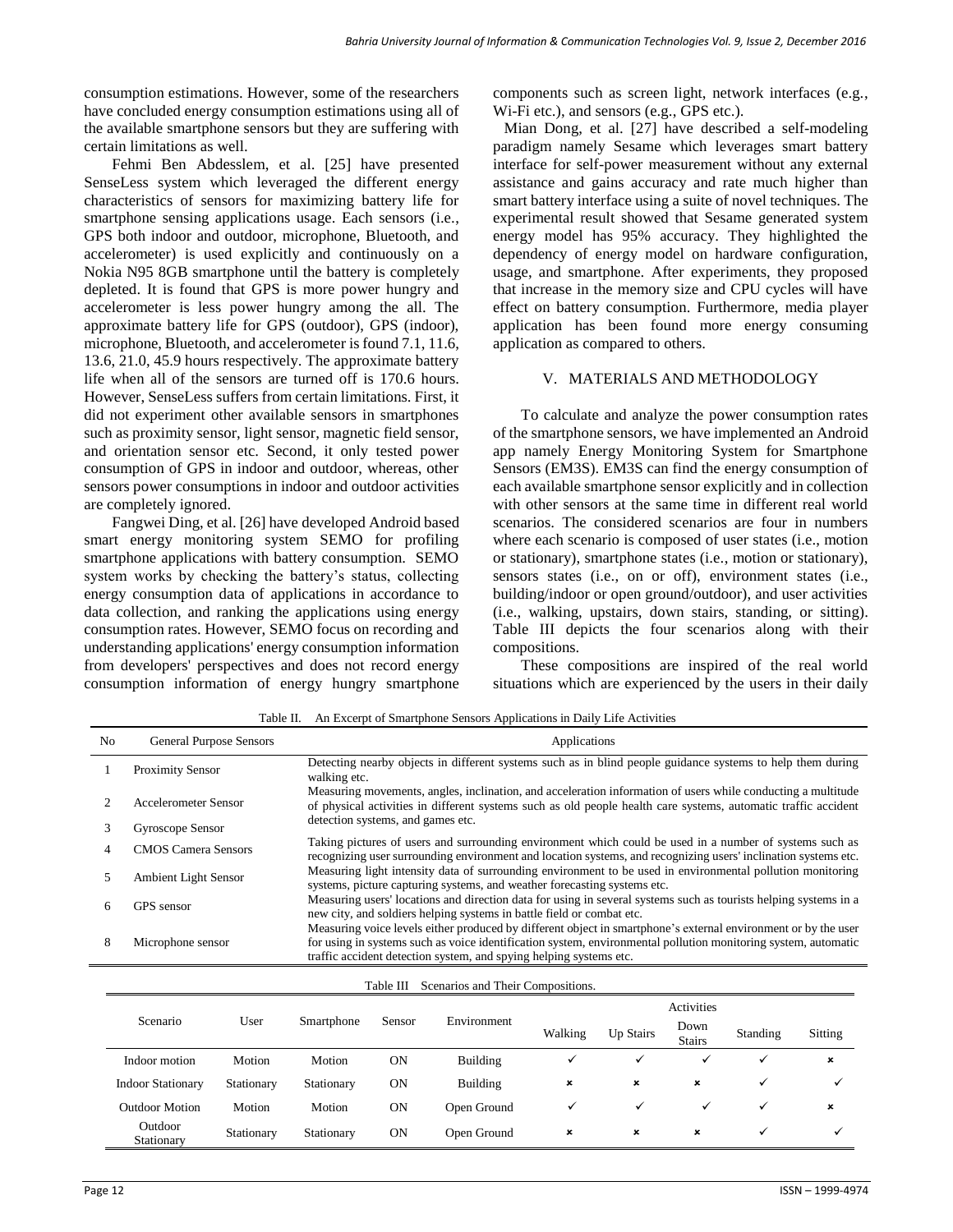

Fig. 3 EM3S three layer architecture.

life activities. In daily life, a user accompanied with smartphone could be in movement or stationary, indoor or outdoor, and involved in an activity or sitting idle. To accurately determine sensors power consumption rates, EM3S relies heavily on the Android's built-in modules (i.e., Battery States, and Sensor classes etc.). At first, EM3S check

the battery's status (i.e., temperature level, and remaining power) to initialize other components of the system. During operation, EM3S queries continuously Android services for pitching information. The collected bunch of data includes the remaining battery's power at the very time, names of the running applications (i.e., including sensors) at the time, and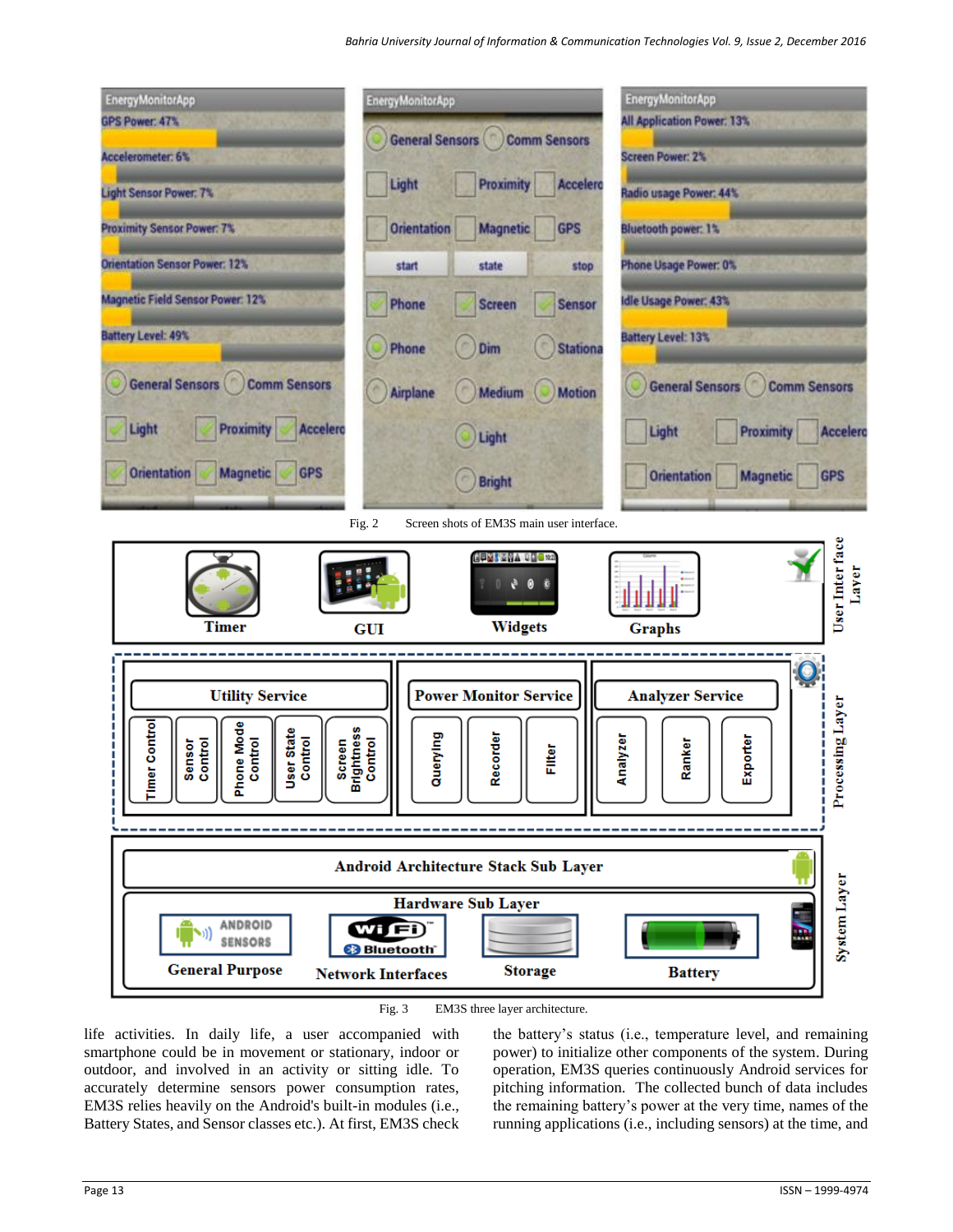the applications' total running time so far. EM3S data analysis and the corresponding algorithms filter the retrieved data for finding sensor's energy consumption information and transform it into percentage for user display. EM3S main user interface snapshots are shown in Fig. 2.

A three-layer architecture has been proposed for EM3S consisting of user interface layer, processing layer, and system layer as shown in Fig. 3. Each layer is composed of several sub-components and exploits the capabilities of the layers below. The flow of interactions and communications between the different layers' components is depicted in Fig. 4.

## *A. User Interface Layer*

User interface is the space where interaction between users and EM3S takes place. EM3S user interface is easy to use, easy to understand while having lower learning curves, having professional aesthetics, and requiring minimum steps to obtain the desired results. User Interface layer is composed of parent activity, providing features to invoke other activities such as graphs etc. The parent activity layout is composed of numerous controls (e.g., radio buttons, checkboxes, buttons, and progress bars etc.) for providing rich set of features and displaying information in percentage such as sensors turning ON/OFF, smartphone modes changing, energy consumption rates of all active applications, active sensors, screen light, active network interfaces, and battery remaining power etc. Buttons on the parent activity enables users for controlling lower layers components such as turning ON/OFF SensorApp etc., displaying graph activity depicting sensors power consumption in bar chart graph, and invoking Android's built-in battery information service. Parent activity works as an inspector, continuously pooling lower layers components for required power consumption statistics and current battery status. When the battery power reaches a critical condition (i.e., less than 10% etc.), parent activity can also warn users for appropriate actions.

# *B. Processing Layer*

Processing layer is an interface between user interface layer and system layer where all of the technical operations would take place. Processing layer is composed of three subcomponents namely utility service, power monitor service, and analyzer service. Utility service is a general purpose service which provides methods to configure the app environment. It receives configuration commands such as turning sensors, ON/OFF, and changing modes etc. from the user interface layer and invoke Android's built-in modules in the system layer to fulfill the required tasks. Power monitor service acts as a query, filter, and recorder. Power monitor service starts automatically with EM3S start and periodically queries Android's services in the system layer to retrieve composite information including battery related information, active sensors and modes, energy consumption information, and other miscellaneous information. Power monitor service filters and splits the bunch of information received from system layer into individual information. The service, after processing information, records information in database in

the system layer for future necessary actions. Analyzer service could also be started by the interface layer components and consists of three sub-components namely analyzer, ranker, and exporter. Analyzer component analyzes the information recorded by the power monitor service in the database. Ranker component uses the information produced by the analyzer component to rank sensors by their energy consumption rates in the different modes. Exporter component provide methods to pull the database object (file) into PC for performing advance powerful analysis using statistical tools. Both ranker and exporter will make it easy to determine which sensor consumes more power and in which mode.

## *C. System Layer*

The lower system layer encompasses the Android's built-in services and libraries which are used by the EM3S. The important built-in services and libraries at this layer includes BatteryStates, SensorManager, and SQLLITE. BatteryStates service provides methods to retrieve different types of information including battery status, remaining power in percentage, health, and temperature etc. SensorManager service provides methods to turn required sensors ON/OFF. Phone modes are changed by invoking the built-in system settings services by passing appropriate predefined constant values and other numerical values to adjust accordingly. SQLLITE is used for creating database to store retrieved power consumption information that are to be used for analysis purposes. From SQLLITE, the database file can be exported to PC, where applications such as NavicateLite, and MS Excel etc., can be used for conducting more powerful analysis.

### VI. RESULTS AND DISCUSSION

The current version of EM3S is developed in Java and aimed for Android based smartphones running with Ice cream Sandwich 4.0.3 or higher. The application is mainly tested on QMobile A12 smartphone. In order to demonstrate the viability of EM3S, the system is tested closely in a real world domain. A program of user tests is developed to define activities in all of the four scenarios (as shown in Table III). To accomplish the objectives of our study, we considered six different activities: walking, ascending stairs, descending stairs, running, sitting, and standing. However, the number and intensity of the activities varies depending on scenarios and tests. All of the activities are performed uniformly and randomly for a period of two hours during a scenario test. To carry out tests, three participants are given QMobile A12 smartphones and they are trained how to use EM3S application. The participants are instructed to test a scenario for two hours a day continuously for a week. The data collected after performing each test is analyzed and results are compiled. All of the tests are accomplished inside the premises of the University of Peshawar, Pakistan.

# *A. General Purpose Sensors*

EM3S calculates power consumption information about general purpose sensors in real world scenarios that are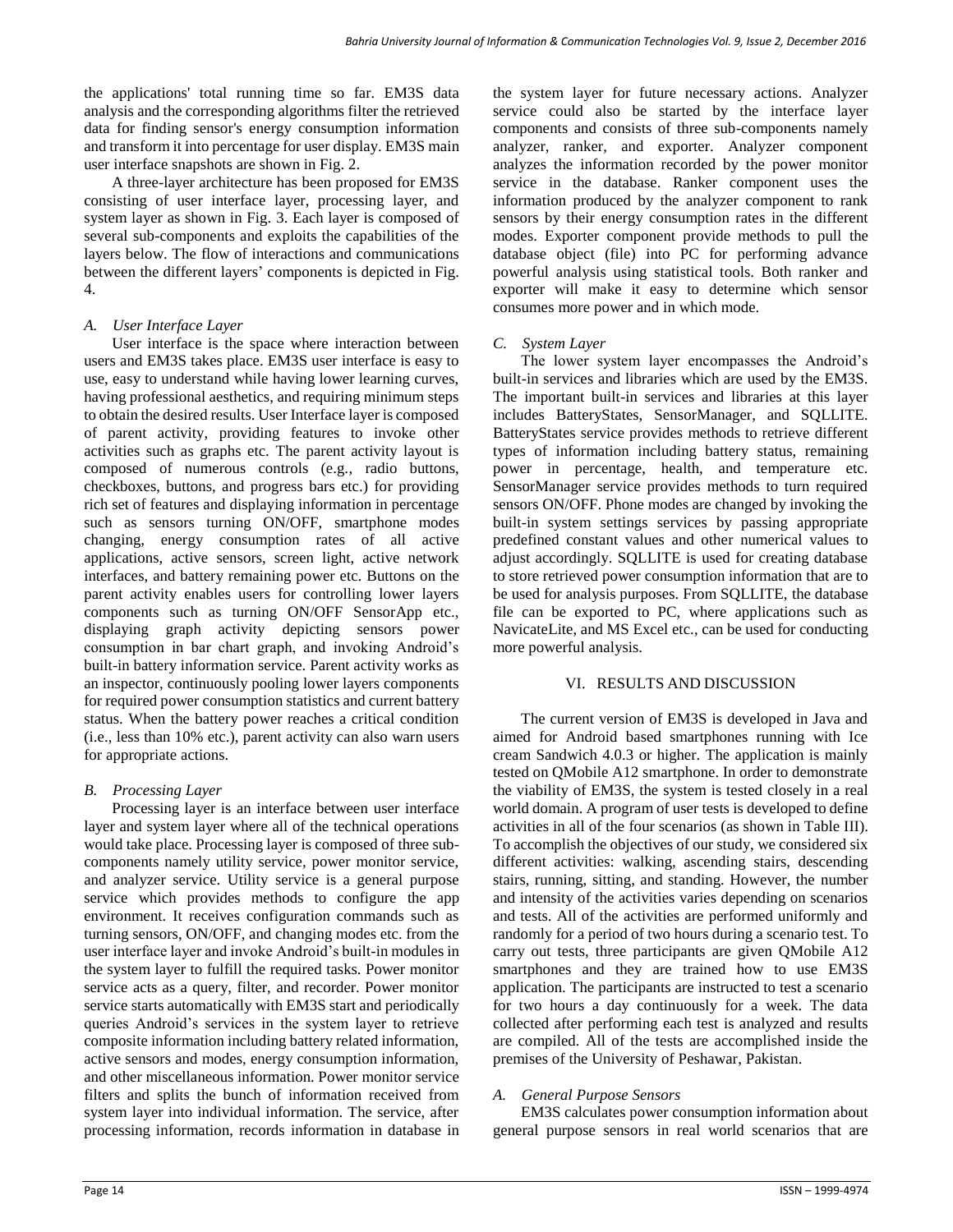

Fig. 4 EM3S flow chart.

Table IV General Purpose Sensors Energy Consumption in Percentage.

| <b>Sensors</b> | Indoor<br>Motion | Indoor<br>Stationary | Outdoor<br>Motion | Outdoor<br>Stationary |
|----------------|------------------|----------------------|-------------------|-----------------------|
| Accelerometer  | 6.35%            | 5.95%                | 8%                | 6.6%                  |
| Proximity      | 6.7%             | 5.9%                 | 5.9%              | 6.9%                  |
| Orientation    | 13.23%           | 9.7%                 | 5.9%              | 6.9%                  |
| Light          | 6.9%             | 6%                   | 6%                | 6%                    |
| Magnetic Field | 13%              | 11.4%                | 12.5%             | 12.9%                 |
| <b>GPS</b>     | 46%              | 45.22%               | 53%               | 51%                   |

described earlier. The algorithm used by EM3S for general purpose sensors power consumption rates estimations can be mathematically described in the following equations:

$$
P_{sensor} = P_{power} * T_{timeunit} \tag{1}
$$

$$
P_{sensor}(j) = \sum_{t=1}^{n} P_{sensor}(t)
$$
 (2)

Equation (1) represents the power consumed by a sensor *Psensor* using the power consumption information specified by the sensor manufacturer for a unit of time. In equation (1), *Psensor* is equivalent to the nominal power *Ppower*, and the time unit *Ttimeunit*. Equation (2) represents the total power consumed by a sensor in a scenario while the sensor is active. In equation (2), *Psensor(j)* represents the total power consumed by a sensor *Psensor* in a scenario *j*, that is equivalent to the

summation of power consumed by the sensor *Psensor* in scenario time from *1* to *n*.

After performing all of the tests, the power consumptions information (i.e., obtained through (1) and (2)) for each of the general purpose sensors are analyzed and presented in Fig. 5.1, Fig. 5.2, Fig. 5.3 and Fig. 5.4 respectively for indoor stationary, indoor motion, outdoor stationary and outdoor motion scenarios. The overall power consumption information of the general purpose sensors in the considered scenarios is shown in Table IV and Fig. 5. Comparatively, it is found that GPS sensor is more power hungry and accelerometer is least power hungry in all of the scenarios. GPS consume more energy because of its frequent communication with satellites to find geo-location of smartphone. Using the information presented in Fig. 5, the following facts are found:

 Accelerometer sensor takes readings continuously with a predefined interval time (i.e., interval time can be changed but in this study the default interval time is used). Accelerometer consumed less power in indoor stationary and more power in outdoor motion. Furthermore, accelerometer consumed slightly more energy in outdoor as compared to indoor. It was expected that accelerometer will consume the same power amount in all of the cases but slight difference was observed. However, the difference is very small and negligible.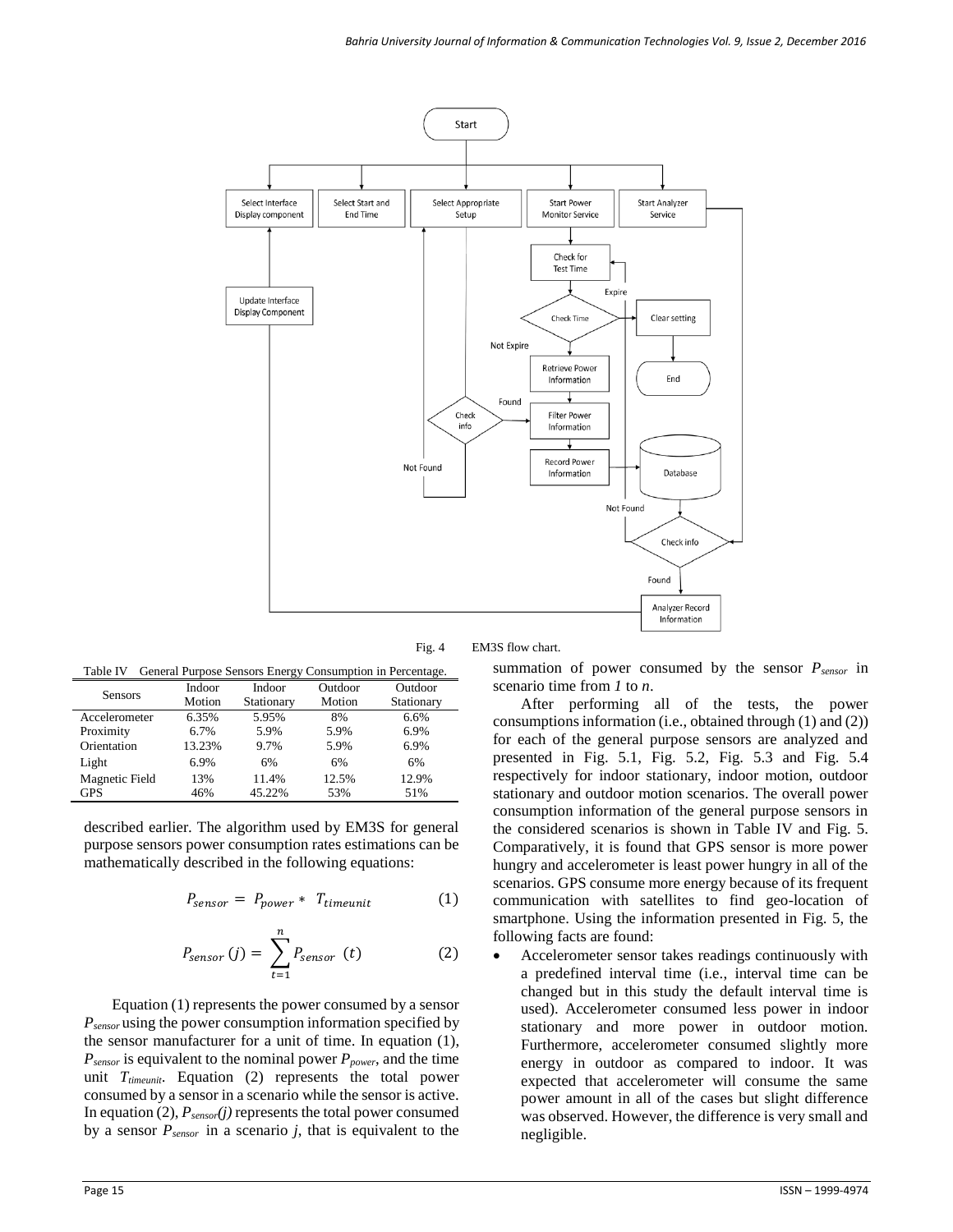- Magnetic field sensor takes readings continuously with a predefined interval time (i.e., interval time can be changed but in this study the default interval time is used). Magnetic field consumed less power in indoor stationary and more power in indoor moving. Like accelerometer, magnetic field was expected to have the same power consumption amount in all of the case but slight difference was observed. However, the difference is very minute and negligible.
- Proximity sensor is event based sensor and takes readings upon event occurrences. Proximity consumed almost the same power in all of the cases. The difference is not because of the proximity but can be attributed to users' mistakes in frequency and timing of event occurrences, and users' quickness in actions.
- Light sensor, like proximity sensor, is event based sensor. Light sensor consumed same power in indoor stationary, outdoor stationary, and outdoor motion. This is because of the fact that the light conditions remained the same in these cases. In indoor motion, the power consumption is slightly greater due to varying light conditions inside a building etc.
- Orientation sensor takes readings continuously with a predefined interval time (i.e., interval time can be changed but in this study the default interval time is used). Orientation consumed less power in outdoor stationary and more power in indoor motion. Furthermore, like accelerometer, orientation consumed somewhat how more power in outdoor as compared to indoor. It was expected that orientation will consume the same power amount in all of the cases but slight difference was observed. However, the difference is very small and negligible.
- GPS sensor is event based sensor that continuously sense but records readings upon event occurrences (i.e., changing location etc.). According to expectations, GPS consumed more power in indoor as compared to outdoor. It is already proved that GPS consumes more battery power in indoor as compared to outdoor [25]. However, the difference observed is not as much as claimed by [25].

# *B. Network Interface Sensors*

Network interface sensors are commonly used for data communications either between smartphones and LAN, smartphones and cellular network, or between smartphones. Network interface sensors have turned smartphones into data centric devices. Like general purpose sensors, the ineffective use of network interface sensors can also be a major source of smartphone battery power loss. Using EM3S, the energy consumption rates of network interface sensors is estimated in real world scenarios that are described in Table III. The algorithm used by EM3S for general purpose sensors power consumption rates estimations can be mathematically described as:

$$
P_{data} = (D_{sent} * T_{timeout}) + (D_{received} * T_{timeout})
$$
 (3)

$$
P_{control} = (C_{sent} * T_{timeout}) + (C_{received} * T_{timeout})
$$
 (4)

$$
P_{sensor}(j) = \sum_{t=1}^{n} (P_{data}(t) + P_{control}(t))
$$
 (5)

Equation (3) represents the power consumed by a network interface sensor for original data transmission *Pdata* that is equivalent to the amount of data sent *Dsent* and amount of data received *Dreceived* in a unit of time *Ttimeunit*. Equation (4) represents the power consumed by a network interface sensor for control data transmission *Pcontrol* that is equivalent to the amount of control data sent *Csent* and amount of control data received *Creceived* in a unit of time *Ttimeunit.* Equation (5) represents the amount of power consumed by a network interface sensor *Psensor* in a scenario *j* is equivalent to the summation of power consumed by original data *Pdata* and control data *Pcontrol* communicated for the duration of the scenario time from *1* to *n*.

Like general purpose sensors, network interface sensors (i.e., Wi-Fi, GSM, and Bluetooth) are also tested using the same methodology. However, for more insight results, two different test cases are defined for carrying out tests in the scenarios that are network interface sensors active without data transmission, and network interface sensors active with data transmission. In the first test case, the sensors are active only (i.e., in connection with nearby access facility) while having no data transmission. In the second test case, the sensors are active as well as having data transmission. The power consumption rates of the network interface sensors for the scenarios in both test cases are shown in Table V and Table VI respectively. Furthermore, their average power consumption rates of the sensors in both of the test cases are also depicted in Fig. 6.1, and Fig. 6.2 respectively.

- Wi-Fi consumed more power as compared to other network interface sensors in both of the test cases. Wi-Fi consumed less power in indoor stationary and more power in outdoor motion. More power consumption in outdoor motion could be due to overcoming the obstacles, high motion, and distance from nearby access point. Wi-Fi power consumption rate in the second test case is also greater in all scenarios than the first test case. Obviously, it is because of the data transmission in addition to connection. However, averagely Wi-Fi power consumption rate is very high and could drain out smartphone battery exponentially. Therefore, needs improvements.
- GSM consumed less power than Wi-Fi in both of the test cases. However, GSM power consumption rate is less than Bluetooth rate in the first test but more in the second test. In both of the test cases, GSM consumed less power in outdoor stationary and more power in indoor motion. More power in indoor motion could be due to overcoming the obstacles, movement, signal strength, and distance from nearby BTS. Like Wi-Fi, GSM power consumption in the second test is greater in all scenarios than the first test case. Obviously, it is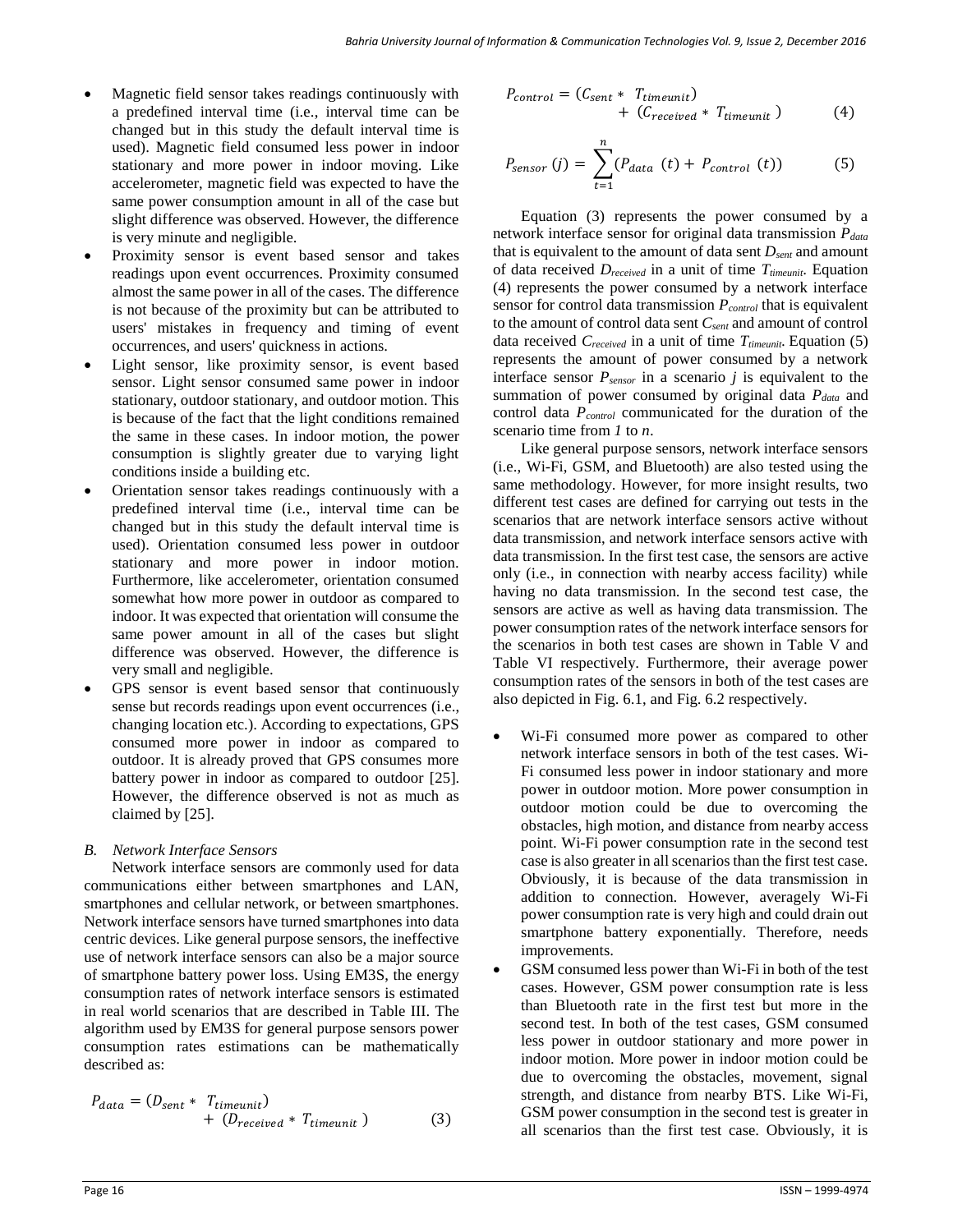because of the data transmission in addition to connection. However, averagely, like Wi-Fi, GSM power consumption rate is very high and could drain out smartphone battery exponentially. Therefore, it also needs improvements.

 Bluetooth showed uniform power consumption in all of the scenarios in each of the test cases. Like Wi-Fi and GSM, Bluetooth power consumption in the second test case is greater in all of the scenarios than the first test case. Obviously, it is because of the data transmission in addition to connection. However, averagely, like Wi-Fi and GSM, Bluetooth energy consumption rate is very high and could drain out smartphone battery exponentially. Therefore, it also needs improvements.





Table V. Energy Consumption With No Data Transmission In Percentage.

| <b>Scenarios</b>          | Wi-Fi | <b>GSM</b> | Bluetooth |
|---------------------------|-------|------------|-----------|
| Stationary Indoor         | 22%   | 24%        | 25%       |
| <b>Stationary Outdoor</b> | 29%   | 18%        | 25%       |
| Moving Indoor             | 25%   | 26%        | 25%       |
| Moving Outdoor            | 32%   | 20%        | 25%       |

Table VI. Energy consumption with data transmission in percentage.

| Scenarios                 | Wi-Fi | <b>GSM</b> | Bluetooth |
|---------------------------|-------|------------|-----------|
| Stationary Indoor         | 24%   | 30%        | 28%       |
| <b>Stationary Outdoor</b> | 32%   | 25%        | 28%       |
| Moving Indoor             | 27%   | 33%        | 28%       |
| Moving Outdoor            | 37%   | 28%        | 28%       |





Energy Consumption in outdoor motion



Fig. 5 General purpose sensors energy consumption rates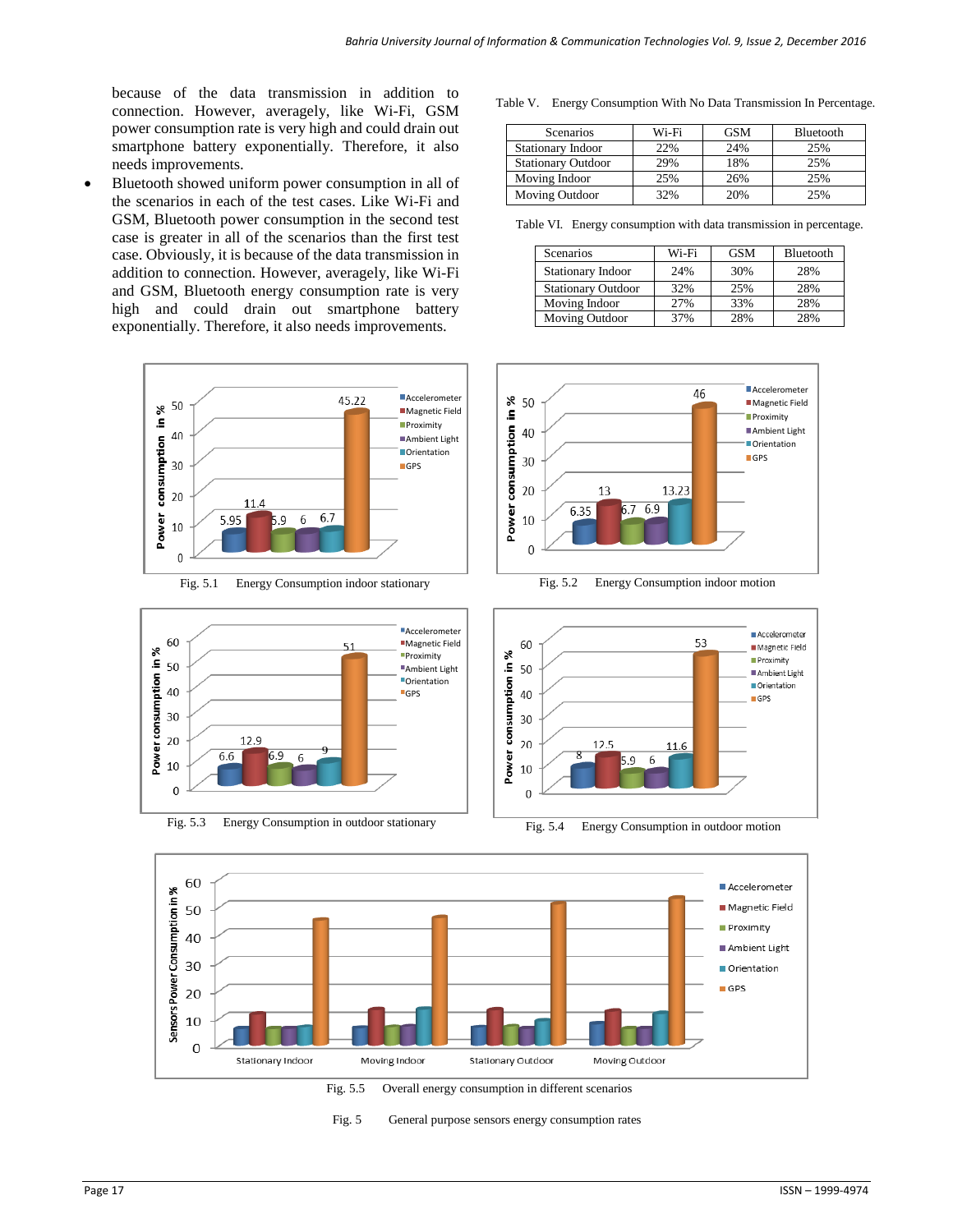

Fig. 6. Network interface sensors energy consumption rates

#### VII. CONCLUSION

Smartphone capabilities and functionalities are increased exponentially with the integration of sensors. Today's smartphone come with a number of high valued embedded sensors that are having rich sensing capabilities. Increasing incorporation of sensors in smartphone fosters the proliferation of various sensors-based applications especially lifelogging. Smartphone-based lifelogging applications can leverage the smartphones sensing capabilities for capturing variety of content and contextual data about users' daily life activities. However, the limited battery power capacity of smartphones restricts the scope and applications of smartphone-based lifelogging applications due to their heavy reliance on sensors utilization. Smartphone embedded sensors are noticeably found as the major source of battery power consumption. Therefore, sensors are needed to be used cost-effectively in lifelogging applications otherwise can drain out battery quickly. Generally, effective and efficient power management requires detail understanding of sensors power consumption rates to determine where and how power usage strategy (i.e., which sensor should use how much of the power and under what circumstances).

This paper investigates the effects of sensors usage on a smartphone battery lifetime. It is found that smartphone sensors are found highly power hungry and their continuous usage for a short period of time can result in complete depletion of battery. EM3S app is developed for helping in sensors power consumptions estimations in daily life activities. EM3S is an Android based application and implemented on Android powered QMobile A12 smartphone for performing sensors power consumption tests in a number of real world scenarios. The open nature of Android helped us in conducting thorough analysis which are not possible with other commercial smartphone operating systems otherwise. The obtained results are analyzed statistically and found that sensors not only consumes significant portion of smartphone battery power but they also showed significant variations in their power consumption rates as well which are not expected ideally. Comparatively, GPS in general purpose sensors and Wi-Fi in network interface sensors are found most power hungry sensors. Furthermore, it is observed that sensors power consumption rates are not fixed and depending on the usage environment. Sensors showed variations in their power consumption rates

in indoor and outdoor as well as stationary and motions situations. It is also deduced that sensors which are expected to have the same power consumption rates in all of the possible situations due to their operating procedures resulted into different power consumption rates. Collectively, smartphone sensors are found more power consuming components which could sabotage smartphone normal functionalities. With this work, we have delivered an automatic system with a systematic approach for finding sensors power consumption rates which could be helpful for laying down novel sensors power management methods in research laboratories around the globe.

#### VIII. FUTURE WORK

For future work, we are interested in finding methods for determining the power consumption rates of sensors in proportion to the amount of information that they captured. We are planning to uncover the amount and quality of sensory information captured in variable sampling rates. We are intended to investigate that how to reduce power consumption rates of sensors by designing ambient intelligent algorithm(s) that will dynamically determine optimal sensors sampling rates. However, the information captured by an optimal sampling rate should be rich enough to define users' contexts accurately with minimum latency. Furthermore, we are intending to commence our future experiments by designing real world smartphone-based lifelogging applications that would be using multitude of sensors for deriving more accurate and widely acceptable results.

#### **REFERENCES**

- [1] Y. Wang, J. Lin, M. Annavaram, Q. A. Jacobson, J. Hong, B. Krishnamachari, and N. Sadeh, "A Framework of Energy Efficient Mobile Sensing for Automatic User State Recognition," in Proceedings of the 7th International Conference on Mobile Systems, Applications, and Services., Wroclaw., Poland, 2009, pp. 179-192.
- [2] A. Schmidt and K. Van Laerhoven, How to build smart appliances?, Personal Communications, IEEE, vol. 8, pp. 66- 71, 2001.
- [3] A. Carroll and G. Heiser, "An Analysis of Power Consumption in a Smartphone," in USENIX annual technical conference, 2010.